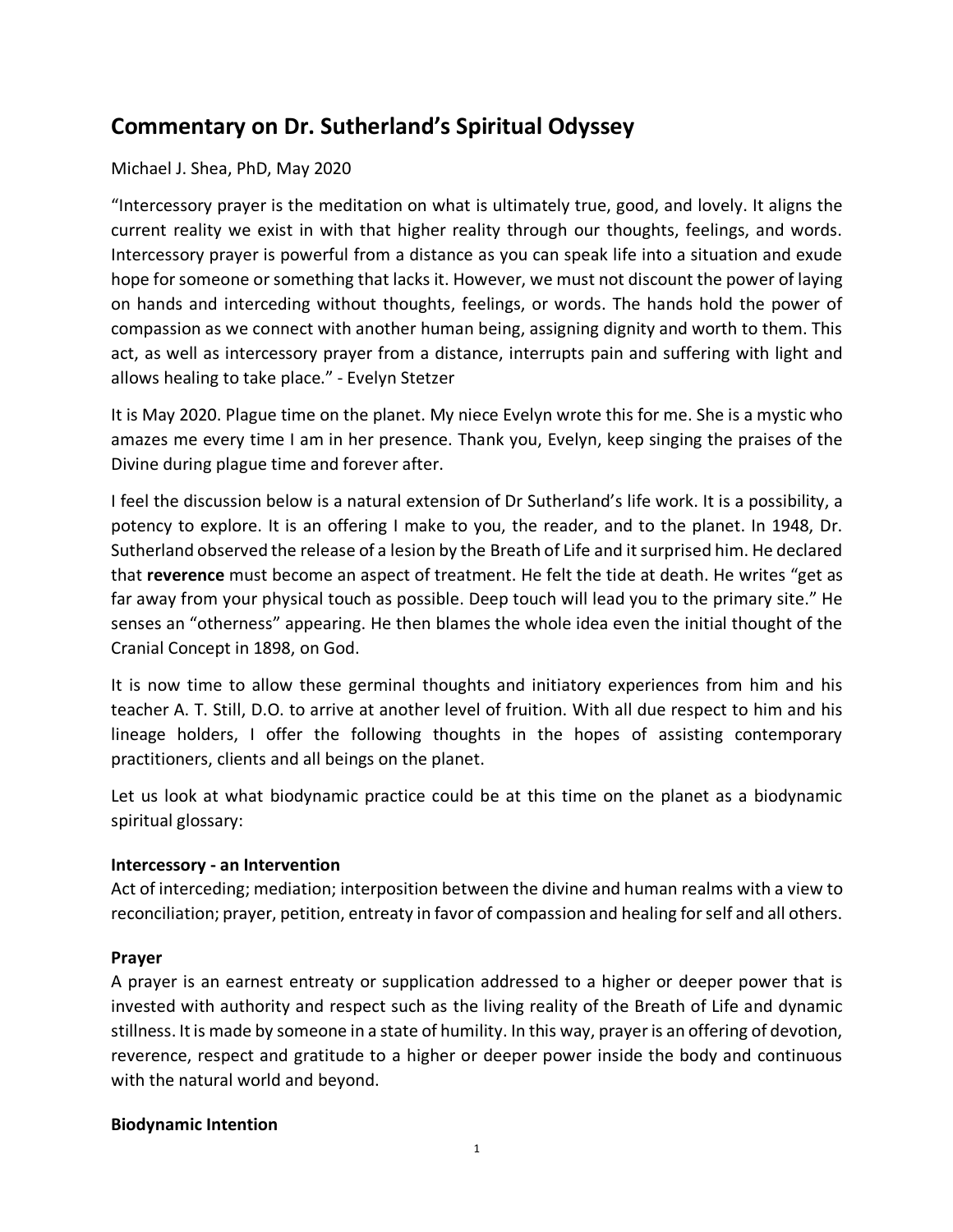The conscious thought that the spiritual motivation for biodynamic practice is that **laying on of hands**is a form of intercessory prayer. Furthermore, that this interaction between myself and my client is dedicated to be of benefit for each of us on the whole planet. This is the generation of the spirit of altruism and the awakening of the highest form of moral development in human beings. It is a practice of non-fright according to the Dalai Lama. It is a basic human right to generate safety for oneself and others to prevent moral injury and moral violation. The underlying pandemic in the human autonomic nervous system (ANS) is the full spectrum of post-traumatic stress disorder (PTSD) displayed in the variety of ways described in the work of Stephen Porges and his polyvagal model. The Polyvagal model suggests a hierarchy of responses from the most primitive and oldest to the most sophisticated and newest in the ANS hierarchy of structure and function.

**Safety first** is the most practical exploration of this altruistic intention. Safety cannot be accomplished without kindness in our body and mind especially our hands extending from our heart.

## **The Practice**

Biodynamics is a study, an experience and a perception of the uninterrupted rhythmic balanced exchange of the Breath of Life with the dynamic stillness. Primary Respiration is no longer a viable description of the Breath of Life. The Breath of Life starts in the heart and body then extends out to the natural world and beyond. It is more tidal than the breath of air according to Sutherland. It originates in the literal heartbeat of interoceptive awareness in a revolving protocol of breath awareness, heartbeat awareness, mental awareness (mindfulness) and the Breath of Life moving between our hearts. Through this practice we can perceive the effects of the Breath of Life and the dynamic stillness on the ANS and clinically pass through the eye of a needle otherwise known as the **neutral**. It is the neutral that deepens the prayer of biodynamic practice.

"The therapeutic process does not begin until the will of the patient (ANS) yields to the will of the Breath of Life." - Rollin Becker D.O. This is the sacred neutral.

## **Compassion**

Compassion is being utterly present for the moment to moment continuity of experience in the therapeutic container. At the same time of being utterly present to ourselves and our client we are completely non-attached to the outcome of the prayer that we are offering with our body, hands and mind to the client. These two aspects of compassion, presence and non-attachment require training and practice through meditation, contemplation, and joyful effort.

To be totally present for someone includes mindful listening, the capacity to bear witness. We need to notice the thoughts we are thinking when we are engaged with a client or anyone socially for that matter. The **first** stage in such a connection is noticing a preoccupation with all of our personal feelings, emotions and storylines that fill our mind and distract us from being with the other person. We are mentally completely disengaged from the client.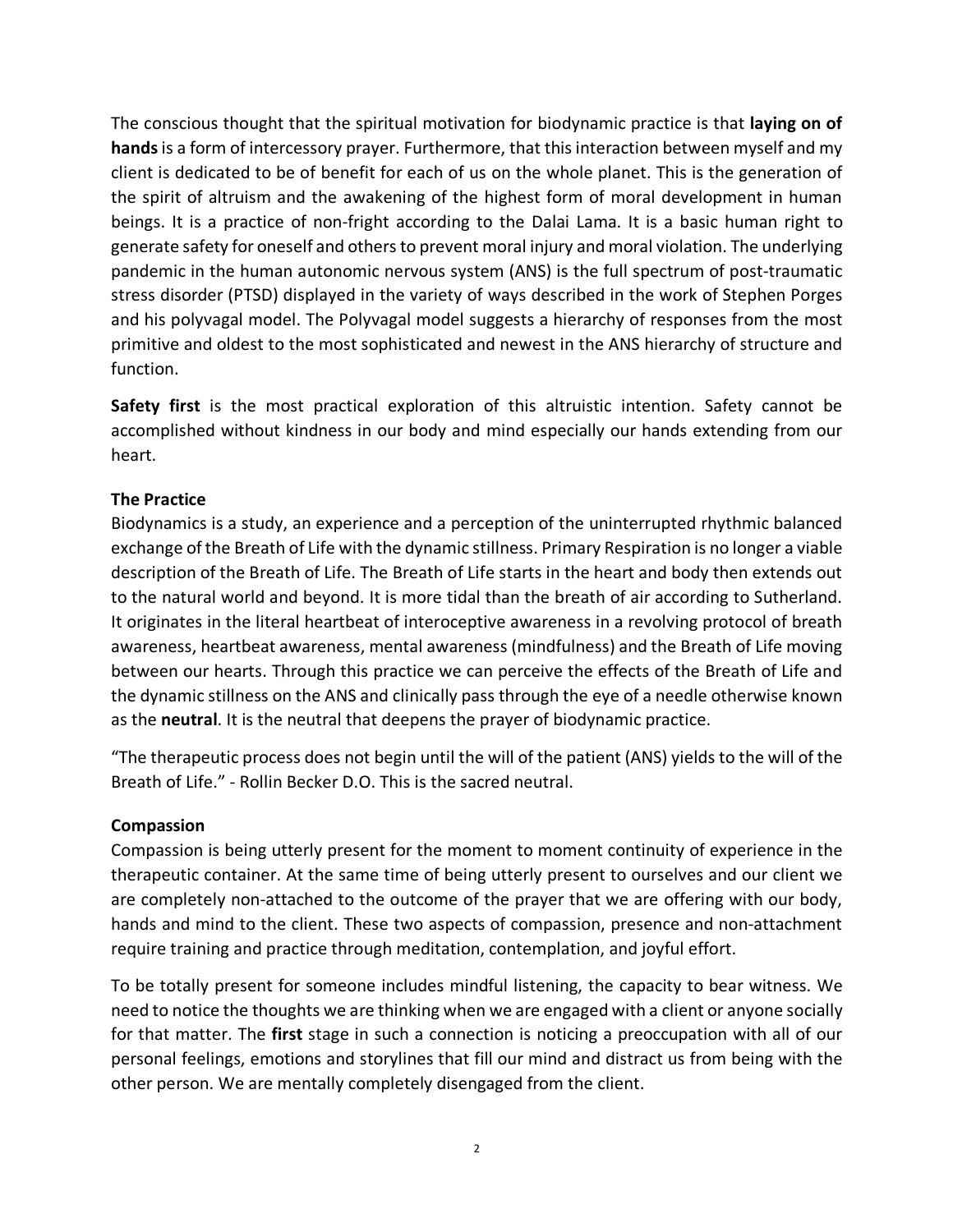The **second** stage is that we try to be present and hear the other person but mentally we are feeling an urgent impatience to move on and to get away from the other person soon. It is a type of social emotional whiplash happening in our minds – I'm here, I'm not.

**Third**, we arrive at a sense of empathy. Our mind calms down. We are able to feel our way into what the other person is saying which includes eye contact, facial expressions and body movement. This is how we register neuroception, the feeling of safety and the giving of safety. It decreases the unconscious need for the client to feel the need to protect themselves. It is the most basic foundation for achieving a neutral in biodynamic practice. It is facilitated by turning off all electronics a half hour before a client arrives. With luck, the client arrives and you are already in the empathetic state of heart.

**Finally**, we are able to rest our attention in the back of our heart, breathing into our belly and waiting for the Breath of Life to move between our two hearts. We become more comfortable in sensing the still points that occur in the relationship without having to react to their emptiness and just let the stillness be the stillness. We must also be non-attached to the stillness. We let go of our senses out to the horizon and back allowing the stillness to permeate the atmosphere.

## **Ignition**

The retrieval and remembrance of the **lost midline** of peace, serenity, grace, and love. Those are the inhabitants of the precious biodynamic midline. They are missing in the context of PTSD and contemporary society in general. The embodiment of empathy and compassion is a growing and deepening process rather than a single immutable state. Compassion is an instinct as strong as the survival instinct. It is facilitated when the mind and body decrease their polarization and finally synchronize following the neutral. This requires the noble virtue of patience as we do not know the client's inner spiritual timing. Thus, non-attachment is critical.

Ignition in this context means **initiation**. It is the experience of passing through a portal whose roots are in the ANS of the body. The portal mimics the experience of death, but we remain alive. The vagus nerve transforms its sensory and motor messaging to one of spirituality on the other side of this portal. This is sometimes called the kundalini, but it is the movement of spiritual energy in the biodynamic midline. The Breath of Life and the stillness rehabilitate and reinhabit the midline. Where is the middle of your body from this viewpoint?

## **Embodiment**

We know that biodynamic practice has physiological benefits. The work in general is very relaxing and a case is being made within our biodynamic community that it increases vagal tone, boosts immune system function favorably and increases self-regulatory capacity. Embodiment, however, is the main side effect of biodynamic practice. It is the ability to consciously recognize the felt sense and **intrinsic value of the neutral** when ANS hierarchical activity recalibrates and becomes more resilient. The background of serenity and equanimity comes to the foreground of our mind and body. But we cannot rely solely upon the vagus nerve, new or old, to complete the healing.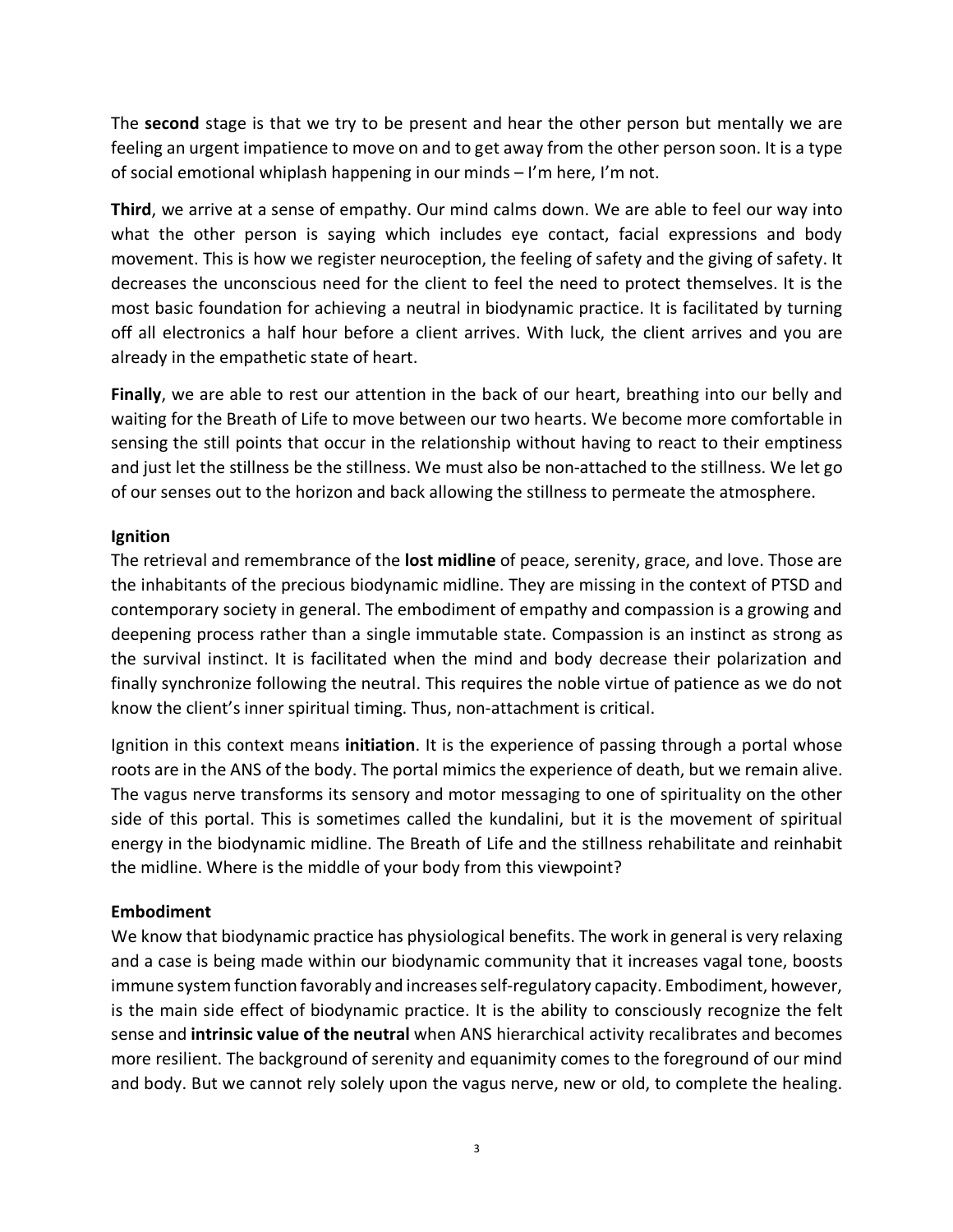It is the decision of the Breath of Life as Sutherland's metaphor for divine intervention came to be known and perceived. It is a lifelong process.

### **Our Hands**

Our hands are a prayer unto themselves. They are afferent. They are a **bridge to wholeness**. They are a mudra of non-fright. They can kill (think flies and mosquitos please). They can heal. They interconnect us intimately.

How do we do all of this? With an equal amount of attention on our hands, heart and perception. The message of the Breath of Life and the dynamic stillness is very simple and very clear. It is the message of slowing down and stopping. How could anything this simple be effective? We center our attention on our heartbeat. It is because it is imbued with a sense of the spiritual, a light in the heart and an interconnection with all the natural world and beyond. This flows through our hands as an extension of the heart and mind.

When we are compassionate in the treatment room and outside of the treatment room at the grocery store, we must recognize **not-knowing**. This is an important aspect of the initiatory portal. As Dr. Jealous said in his article on The Other Pair of Hands in 1998, helplessness is a fundamental part of the practice that generates empathy and mindfulness throughout our mind and body. When we are not attached to the outcome, the not-knowing mind is a fountain of creativity. Our hands are an invitation for a spiritual dimension to open from the shamanic to the mundane. What do **hands as prayer** feel like?

#### **Take a Vow**

Vow to yourself - to deeply care for yourself and your safety. We all know this, and we have all learned many practices to fulfill this vow already. Spiritual practice is about maintaining and keeping a vow, a candle lit for our own safety first to be of service and benefit to one's self and the world. **Be devoted to safety**. And safety has many meanings. At this time, we must learn to take refuge in our very heartbeat (literally) and the depth of our breath in our belly. We must make the inside of our body a safe refuge first.

We can see all thoughts as equal and notice that thoughts dissolve by themselves. To become mindful of the simple natural cycle of thoughts arising and dissolving brings relief albeit temporary! So, the vow, to **take refuge in our heart**, requires a little bit of effort to nurture and allow thoughts to dissolve before behaviors arise that make the thoughts seem solid and permanent. We must practice mindfulness to our distracted recreational mind frequently. Compulsive thinking is the real enemy of tranquility and the main driver of karma for those that traffic in that term. Then we generate a sense of conscious gratitude that opens the brain in the heart. Gratitude is a portal to the heart in its deeper dimensions spiritually.

## **Spiritual Tools**

The Breath of Life and the dynamic stillness are spiritual tools for the biodynamic practitioner. They always have been according to Dr. Sutherland's teachings and the original lineage holders. If we only sense anatomy and physiology changing while we work, we might miss another deeper